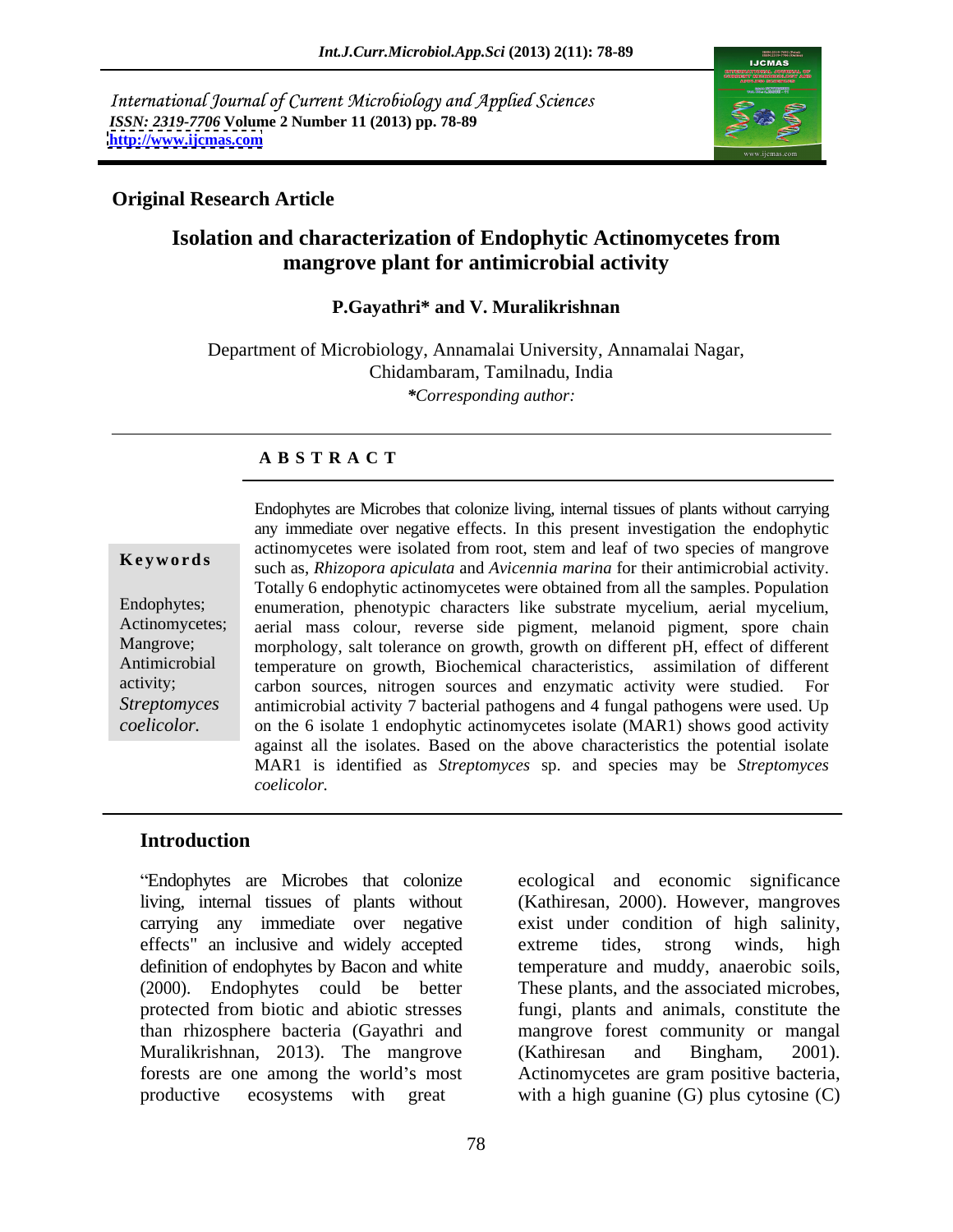ratio in their DNA (>55mol %), which are **Sample pretreatment and endophytic** phylogenetically related from the evidence of 16S ribosomal cataloguing and DNA: rRNA pairing studies (Goodfellow and For pretreatment and isolation modified Williams, 1983). The name method of Lixiang Coa *et al.*, (2004) were "Actinomycetes" was derived from Greek has features of both Bacteria and fungi remove soil particles and sterilized by (Das *et al*., 2008). In the strict taxonomic sense, actinomycetes are clubbed with min and a solution of sodium hypochlorite bacteria in the same class of (0.9% available chlorine) for 20 min. Schizomycetes but confined to the order Samples were washes in sterile water three Actinomycetales (Kumar *et al*., 2005). times to remove surface sterilization

As the frequency of novel bioactive casein agar medium (Kuster and Williams, compounds obtained from terrestrial 1964). Nystatin and Cycloheximide (50 Actinobacteria decreases with time,  $\mu$ g/ml of each) were added to media to Actinobacteria from diverse environments suppress the fungal growth (William and have been increasingly screened for their Davies, 1965) and incubated at room ability to produce new secondary temperature for  $7 - 10$  days. After metabolites. In the recent years, terrestrial and marine microorganisms have known for antimicrobial, antiviral, antitumour, anticoagulant, antidiabetic and cardio active properties. Antibiotic effect of actinomycetes has been used in many The classification of actinomycetes was fields including agriculture, veterinary and pharmaceutical industry.

identify better antimicrobial compound. The used in many early descriptions,

# **Sample collection and transport**

Samples were collected from Parangipettai and Pichavaram. All the Samples were collected in a sterile plastic covers, useful in our l<br>transferred to laboratory and processed of strains transferred to laboratory and processed immediately.

# **actinomycetes isolation**

atkis" (a ray) and "mykes" (fungus), and were washed in running tap water to adopted. The root, leaf and stem samples sequential immersion in 70% ethanol for 5 min and a solution of sodium hypochlorite agents. Each samples was divided into small fragments and plated on starch Davies, 1965) and incubated at room incubation plates were observed for growth of endophytic actinomycetes.

# **Phenotypic characterizations**

Based on the above information the characteristic for the description of taxa present study is conducted to isolate and it is not adequate in itself to bacterial endophytic actinomycetes from differentiate between many genera. In fact, different parts of mangrove plants to it was the only characteristic which was **Materials and Methods** first few editions of Bergey's Manual. originally based largely upon the morphological observations. So, morphology is still an important used in many early descriptions, particularly of *Streptomyces* species in the These observations are best made by the variety of standard cultivation media. Several of the media suggested for the International Streptomyces Project and by Pridham *et al.,* (1957) have proven to be useful in our hands for the characterization accessioned into the ARS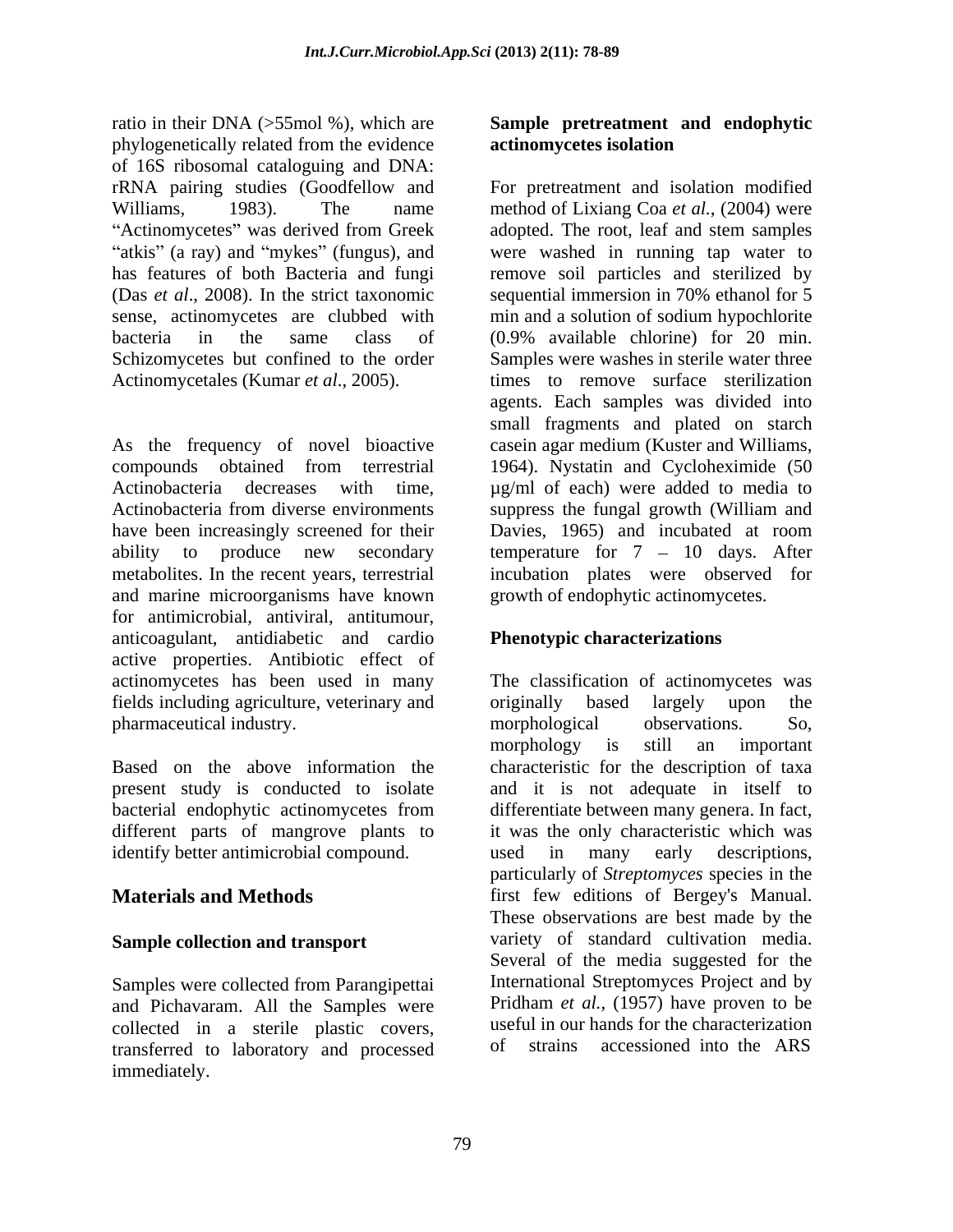Actinomycetales Culture Collection pigment or a distinct brown pigment (Labeda, 1985). It includes some basic modified by other color are recorded as tests *viz.,* Aerial mass colour, Reverse side positive (+) total absence of diffusible pigment, Melanoid pigments, Spore chain pigment, are recorded as negative (-) for morphology and Spore morphology (Shirling and Gottileb, 1966).

### **Aerial mass colour**

colour of a strain showed intermediate During this method of spore

according to their ability to produce bollow rectangular space. Slowly characteristic pigments on the reverse side Actinomycetes spores have to be the latter group (-).

The grouping is made on the production of melanoid pigments (i.e. greenish brown, modified by other colours) on the medium. Studied by following the method The strains are grouped as melanoid recommended in International the inoculated plates were kept under Raffinose, Fructose, Rhamnose and brown to brown to black diffusible by filtering through 0.22 um pore size

melanoid pigment production.

### **Spore chain morphology**

For the grouping and identification of hyphae and spore chains is determined by *Actinomycetes* sp. the chromogenicity of the direct microscopic examination of the the aerial mycelium was considered to be culture area. Adequate magnification used an important character. The colours of the to establish the presence or absence of mature sporulating aerial mycelium are spore chains and to observe the nature of white, gray, red, green, blue and violet. spore chains is 40x. By the standard When the aerial mass colour falls between protocol of cover slip culture technique, two colours series, both the colors are the plates were prepared and after the recorded. In the cases where aerial mass incubation of 7 to 10 days it was observed. tints, then in that place both the colour morphological study, ISP 2 medium Plates series should be noted. were prepared. After solidification, by a **Reverse side pigments** the plate, medium should be scooped out The strains are divided into two groups sterile cover slips were placed on the of the colony, called as distinctive (+) and inoculated at the edge of the cover slips not distinctive or none (-). A colour with touching the medium. The plates were low chroma such as pale yellow, olive or incubated at 28±2°C for 5 days and yellowish brown occurs, it is included in examined periodically taking out the cover A characteristic of the spore bearing During this method of spore sharp scalpel from the central portion of making a rectangular area. Then, three hollow rectangular space. Slowly Actinomycetes spores have to be slips.

### **Melanoid Pigments Assimilation of carbon sources**

brownish black or distinct brown pigment compounds as source of energy was pigment produced (+) and not produced *Streptomyces* Project. Stock solution of 10 (-). For the melanoid pigment observation sugars i.e., Xylose, Inositol, Sucrose, incubator for 4 to 5 days. The strains Mannitol having concentration of 10x was which shows cultures forming a greenish prepared in autoclaved water and sterilized The ability of different actinomycetes strains in utilizing various carbon studied by following the method recommended in International Raffinose, Fructose, Rhamnose and by filtering through  $0.22 \mu m$  pore size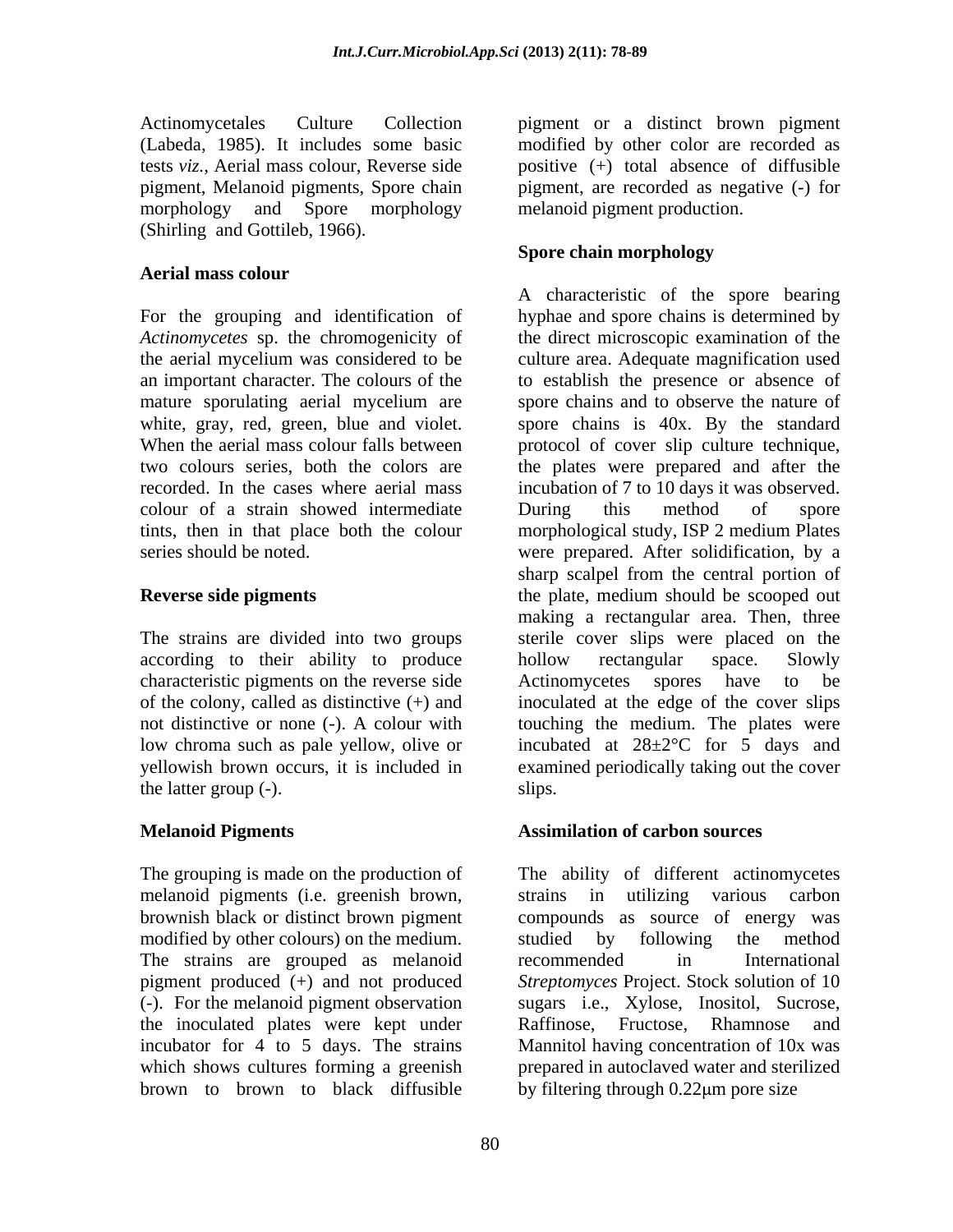| <b>Stress</b>  | <b>Concentrations or</b>                          | <b>Medium</b> | Incubation | <b>Method of</b>                                         |
|----------------|---------------------------------------------------|---------------|------------|----------------------------------------------------------|
|                | No   tolerance test   differentiation used        |               |            | detection                                                |
| Different NaCl | $2.5, 5.0, 7.5, 10$ and                           | Starch        |            | $\vert$ 30°C for 7 – Growth indicates $\vert$            |
| concentration  | 12.5 %                                            | casein agar   | 15 days    | positive                                                 |
| Different pH   | $\vert$ 4, 5, 6, 7, 8, and 9 pH                   | Starch        |            | $\left  30^{\circ}$ C for $7 - \right $ Growth indicates |
|                |                                                   | casein agar   | 15 days    | positive                                                 |
| Different      | $25^{\circ}$ C, 30 $^{\circ}$ C, 35 $^{\circ}$ C, | Starch        |            | For $7-15$ Growth indicates                              |
| temperature    | 40 $\rm{^{\circ}C}$ and 45 $\rm{^{\circ}C}$       | casein agar   | days       | positive                                                 |

**Table.1** Stress tolerance test for endophytic actinomycetes (Saurav and Kannabiran, 2009)

# **Table.2** Biochemical characteristics of endophytic actinomycetes isolates (Shriling and Gottlieb., 1966)

| S. No | <b>Biochemical</b><br><b>Test</b>   | <b>Medium</b><br>used                          | <b>Incubation</b>                               | <b>Indicator</b><br>used        | <b>Method of</b><br>detection                 |
|-------|-------------------------------------|------------------------------------------------|-------------------------------------------------|---------------------------------|-----------------------------------------------|
|       | <b>Indole Test</b>                  | Peptone<br>broth                               | $30^{\circ}$ C for 3 – 4<br>days                | Kovac's<br>reagent              | Cherry red colour<br>ring indicates           |
|       |                                     |                                                |                                                 |                                 | positive                                      |
|       | Methyl red                          | MR broth                                       | $30^{\circ}$ C for 2 – 4<br>days                | Methyl Red                      | Red colour indicates<br>positive              |
|       | Voges –<br>Proskaur                 | VP broth                                       | $30^{\circ}$ C for 2 – 4<br>days                | Solution $-A$ ,<br>Solution - B | Red colour indicates<br>positive              |
|       | Citrate<br>utilization              | Simmon's<br>citrate agar<br>slant              | $30^{\circ}$ C for 2 – 4<br>days                | $\sim$ $ \sim$                  | Blue colour<br>indicates positive             |
|       | Hydrogen-<br>sulphide<br>production | Tryptone-<br>Yeast extract<br>agar slants      | $30^{\circ}$ C for $7-$<br>15 days              | $\sim$                          | <b>Black colour</b><br>indicates positive     |
|       | Urease test                         | Urea agar                                      | $30^{\circ}$ C for 2 – 4<br>days                | $\sim$                          | Pink colour<br>indicates positive             |
|       | Catalase                            | Treat with<br>3% H <sub>2</sub> O <sub>2</sub> | 30 $^{\circ}$ C for 2 – 4<br>days               | $\sim$ $ \sim$                  | <b>Bubble formation</b><br>indicates positive |
|       | Oxidase                             | Starch casein<br>broth                         | $30^{\circ}$ C for 2 – 4   Oxidase disc<br>days |                                 | Blue colour<br>indicates positive             |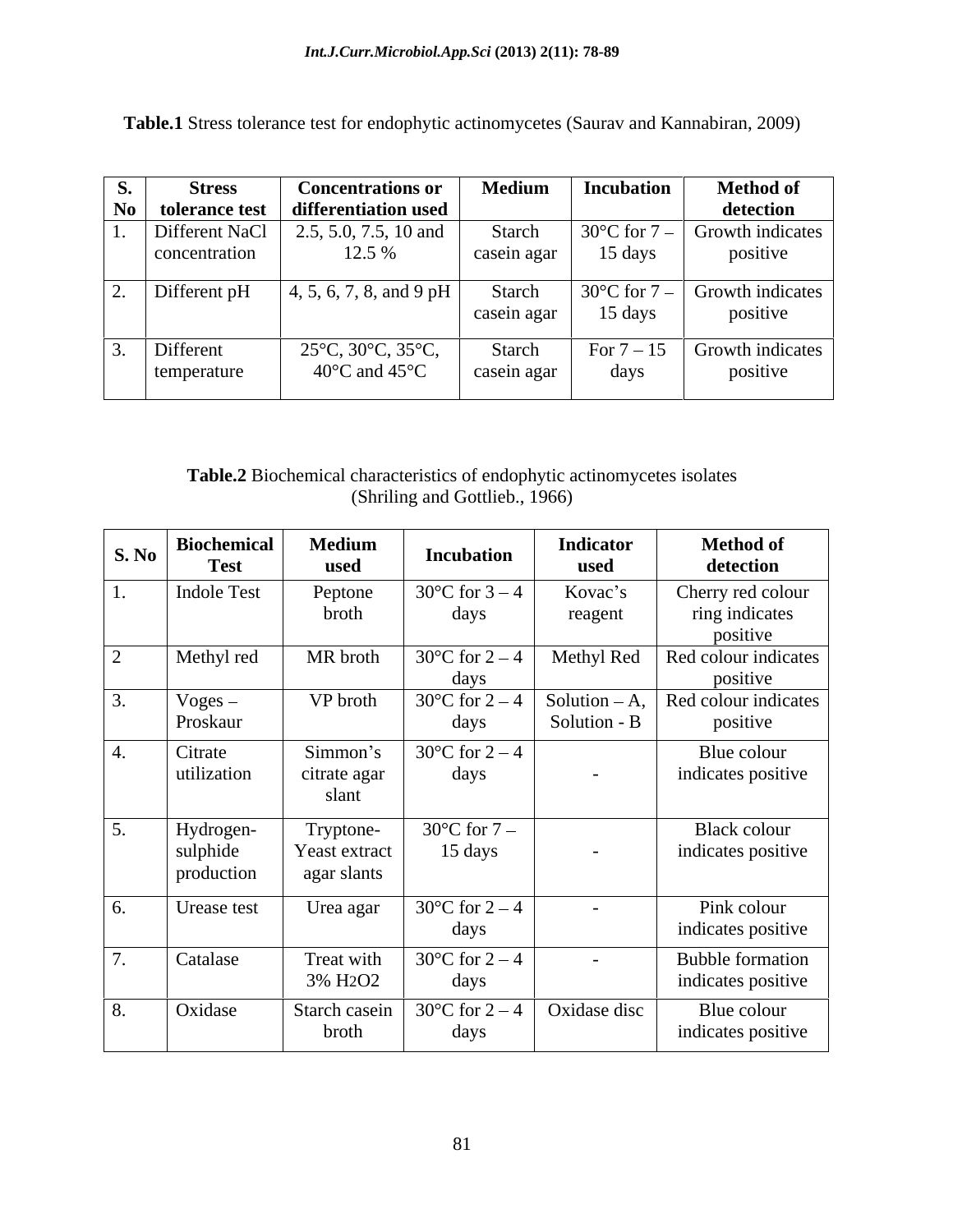| d.<br><b>Enzymatic test</b><br>No <sub>1</sub>   | Medium used      | <b>Incubation</b>           | Indicator<br>used | <b>Method of</b><br>detection |
|--------------------------------------------------|------------------|-----------------------------|-------------------|-------------------------------|
| Lipolytic                                        | Tween 20 agar    | $30^{\circ}$ C for $7 - 10$ |                   | Zone around the               |
| activity                                         |                  | davs                        |                   | colonies                      |
| Hydrolysis of                                    | Starch agar      | $30^{\circ}$ C for $7 - 10$ | Lugal'            | Blue colour                   |
| starch                                           |                  | davs                        | Iodine            | indicates positive            |
| Hydrolysis of                                    | Skim milk agar   | $30^{\circ}$ C for $7 - 10$ |                   | Zone around the               |
| casein                                           |                  | davs                        |                   | colonies                      |
| the contract of the contract of<br>Hydrolysis of | 12% Gelatin      | $30^{\circ}$ C for $7 - 10$ |                   | Liquification of              |
| Gelatin                                          | agar             | davs                        |                   | medium                        |
| Cellulose                                        | Cellulose agar   | $30^{\circ}$ C for $7 - 10$ |                   | Growth on the                 |
| <b>Utilization</b>                               |                  | davs                        |                   | medium                        |
| _______<br>Chitin                                | Colloidal chitin | 30 $^{\circ}$ C for 7 – 10  |                   | Zone around the               |
| Degradation                                      | agar             | days                        |                   | colonies                      |

**Table.3** Enzymatic activity of endophytic actinomycetes isolates (Stolpe and Godkeri, 1981)

membrane filters and stored at  $4^0$ C. Media Screening of Anti-bacterial and was prepared by adding 1% carbon source **antifungal activity of endophytic** in sterile ISP2 medium. Inoculated and *Actinomycetes* **isolates (Sathish kumar** *et*  incubated at  $28^0C$  for 7 to 10 days. Growth *al.*, 2012) was observed by comparing them with positive and negative control (Pridham and

### **Assimilation of nitrogen sources**

The ability of different actinomycetes strains in utilizing various nitrogen compounds as source of energy was Streptomyces Project. Stock solution of nitrogen sources namely L-Aspergine, L- Argine, L-Coralline, L-Histidine, Glysine, L-Lysine and L-Proline having  $\frac{1}{aI}$   $\frac{2010}{aI}$  $c$ -Lysing and L-Frome naving  $al$ , 2010)<br>concentration of 10x was prepared in autoclaved water and sterilized by filtering through  $0.22 \mu m$  pore size membrane filters and stored at  $4^0C$ . Medium was prepared by adding 1% nitrogen source in ISP2 media. Inoculated and incubated at  $28^{\circ}$ C for 7 to 10 days. Growth was observed by comparing them with positive and negative control (Pridham and Gottlieb, 1948).

### ${}^{0}$ C. Media Screening of Anti-bacterial and **Screening of Anti-bacterial and antifungal activity of endophytic**  *al.,* **2012)**

Gottlieb, 1948). isolates were performed by cross streak studied by following the method The plates were incubated at  $37^{\circ}$ C for 24 recommended in International hours. The plates were examined for the State of the State of the State of the State of the State of the State of the State of the State of the State of the State of the State of the State of t screening of actinobacterial method on modified nutrient agar plates (MNA). The actinobacterial isolates were inoculated in straight line on MNA plates and incubated for 7 days. Bacterial and fungal Pathogenic strains were cross streak on the same plate in perpendicular manner. zone of inhibition of pathogens.

### **Fermentation procedure (Umasankar** *et al.,* **2010)**

 ${}^{0}C$ . Medium was  ${}^{11}$   $^{110}$   $^{100}$   $^{100}$   $^{100}$   $^{100}$   $^{100}$   $^{100}$   $^{100}$   $^{100}$   $^{100}$ The potent actinobacterial isolate were inoculated into production broth (SS Media) containing soluble starch-25g, glucose-10g, yeast extract-2g, CaCO3- 3g, trace elements- 1ml, Distilled water - 1000ml. Flasks were lodged on the flask shaker at a speed of 120 rpm at room temperature for 7 days.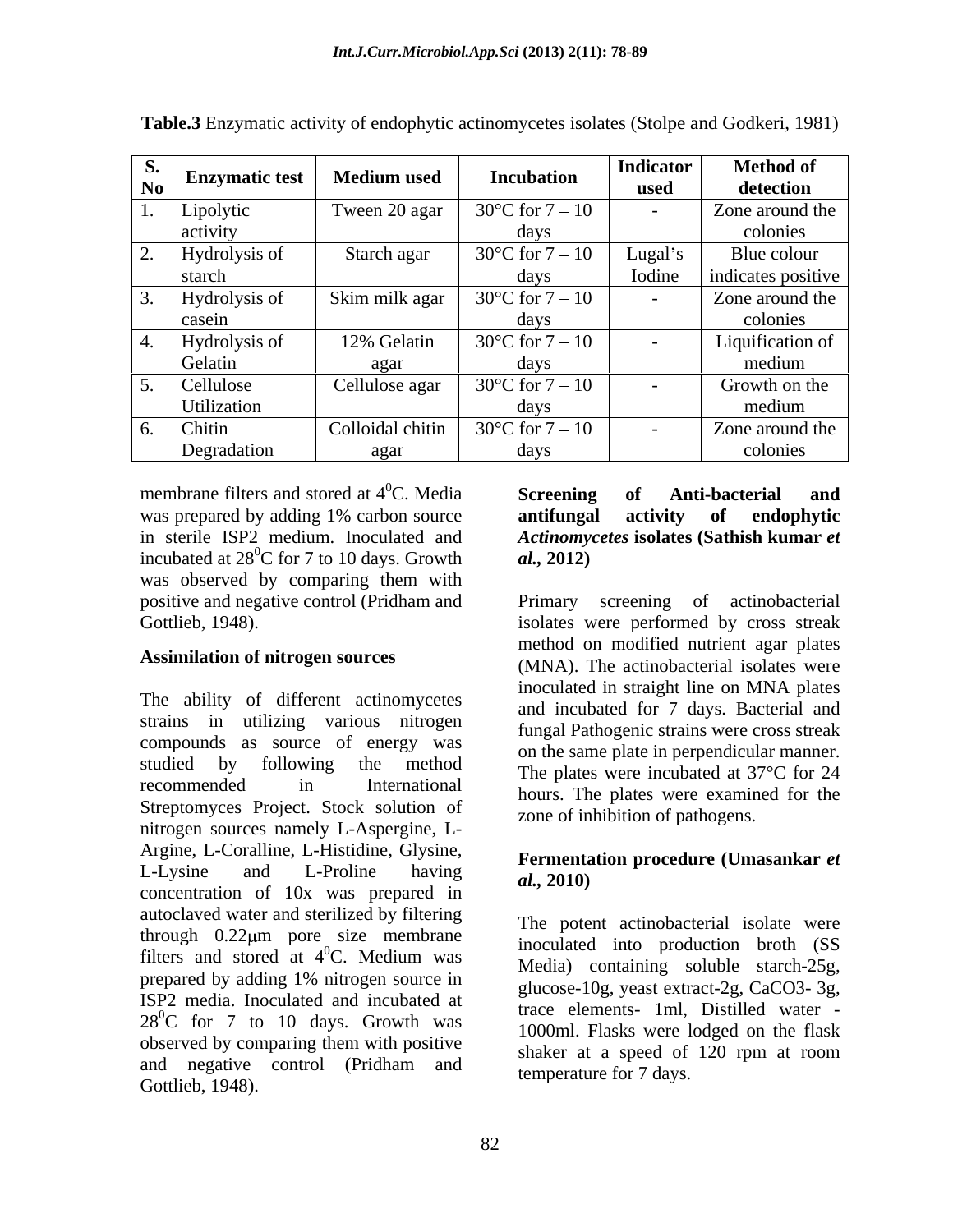| S. No | Locations     | <b>Isolates</b>  | <b>Total actinomycetes</b><br>  population $(x 10^4 \text{ cfu g}^{-1})$ |
|-------|---------------|------------------|--------------------------------------------------------------------------|
|       |               | MAR1             | LV. 24                                                                   |
|       | Pichavaram    | MAS1             | 1.4.22<br>ر ∠.⊾ ا                                                        |
|       |               | MAL1             | 1015                                                                     |
|       |               | MAR <sub>2</sub> | 16.23<br>10.ZJ                                                           |
|       | Parangipettai | MAS2             | 14.65                                                                    |
|       |               | MAL2             | 12.23<br>14.4J                                                           |

**Table.1** Isolation and enumeration of endophytic actinomycetes from mangrove plant

**Table.2** Phenotypic Characterization of endophytic *Actinomycetes* isolates

| $\left \begin{array}{c} .5 \ \text{No} \end{array}\right $ Isolates | Substrate |          |       | ahiə | Aerial $\left \begin{array}{c c} \text{Aerial} \\ \text{mass} \end{array}\right $ Melanoid $\left \begin{array}{c c} \text{Reverse} \\ \text{side} \end{array}\right $ Spore chain |
|---------------------------------------------------------------------|-----------|----------|-------|------|------------------------------------------------------------------------------------------------------------------------------------------------------------------------------------|
|                                                                     | mycelium  | ∣ mvceh. |       |      | morphology                                                                                                                                                                         |
| MAR1                                                                |           |          |       |      |                                                                                                                                                                                    |
| MAS1                                                                |           |          | Gv(W  |      |                                                                                                                                                                                    |
| MAL1                                                                |           |          |       |      | BIV-S                                                                                                                                                                              |
| MAR <sub>2</sub>                                                    |           |          |       |      |                                                                                                                                                                                    |
| MAS <sub>2</sub>                                                    |           |          |       |      |                                                                                                                                                                                    |
| ______<br>MAL <sub>2</sub>                                          |           |          | Gv(W) |      |                                                                                                                                                                                    |

S - Spirals; RA - Retinaculum-apertum; BIV-S - Biverticillus-spira with +: Positive -: Negative W: White, Gy: Grey, D: Dark ash and Y: Yellow

**Table.3** Sodium chloride tolerance on the growth of endophytic *Actinomycetes* isolates

|                                                 | $\vert$ S. No $\vert$ Isolates   | $12.5\%$   $5\%$ | $7.5\%$  | the contract of the contract of the contract of the contract of the contract of the contract of the contract of<br>$\vert$ 10% | $12.5\%$                                        |
|-------------------------------------------------|----------------------------------|------------------|----------|--------------------------------------------------------------------------------------------------------------------------------|-------------------------------------------------|
|                                                 | MAR1                             |                  |          | $++++$                                                                                                                         | $- + + +$<br>$\sim$ $\sim$ $\sim$ $\sim$<br>ナナナ |
| the control of the control of the               | MAS1                             |                  | $++$     | キキー                                                                                                                            |                                                 |
|                                                 | l MAI                            | +++              |          |                                                                                                                                |                                                 |
| the contract of the contract of the contract of | MAR <sub>2</sub>                 |                  | -----    | $\cdots$                                                                                                                       | and the contract of the contract of             |
|                                                 | MAS2<br>$\overline{\phantom{a}}$ |                  |          |                                                                                                                                |                                                 |
|                                                 | I MAL2                           | +++              | .<br>ーキー | the contract of the contract of                                                                                                | <b>Contract Contract Contract Contract</b>      |

+++: Good growth, ++: Moderate growth, +: Fair growth -: No growth

**Table.4** Effect of different pH on the growth of endophytic *Actinomycetes* isolates

| S. No Isolates   | $ $ pH 4 | pH5  | pH 6    | pH7   | pH8 | pH9                 |
|------------------|----------|------|---------|-------|-----|---------------------|
| MAR1             | キキ       | ーキキー | $+ +$   | $+ +$ |     | $\sim$ $\sim$<br>キキ |
| MAS1             |          | $++$ |         |       |     | $++$                |
| MAL1             |          |      |         |       |     |                     |
| MAR <sub>2</sub> | $++$     | $++$ | $^{++}$ | $-+$  |     | キキ                  |
| MAS <sub>2</sub> |          | $++$ | $+ +$   | $+ +$ |     |                     |
| MAL <sub>2</sub> |          |      |         | $+ +$ | ——  |                     |

++: Good growth, +: Moderate growth -: No growth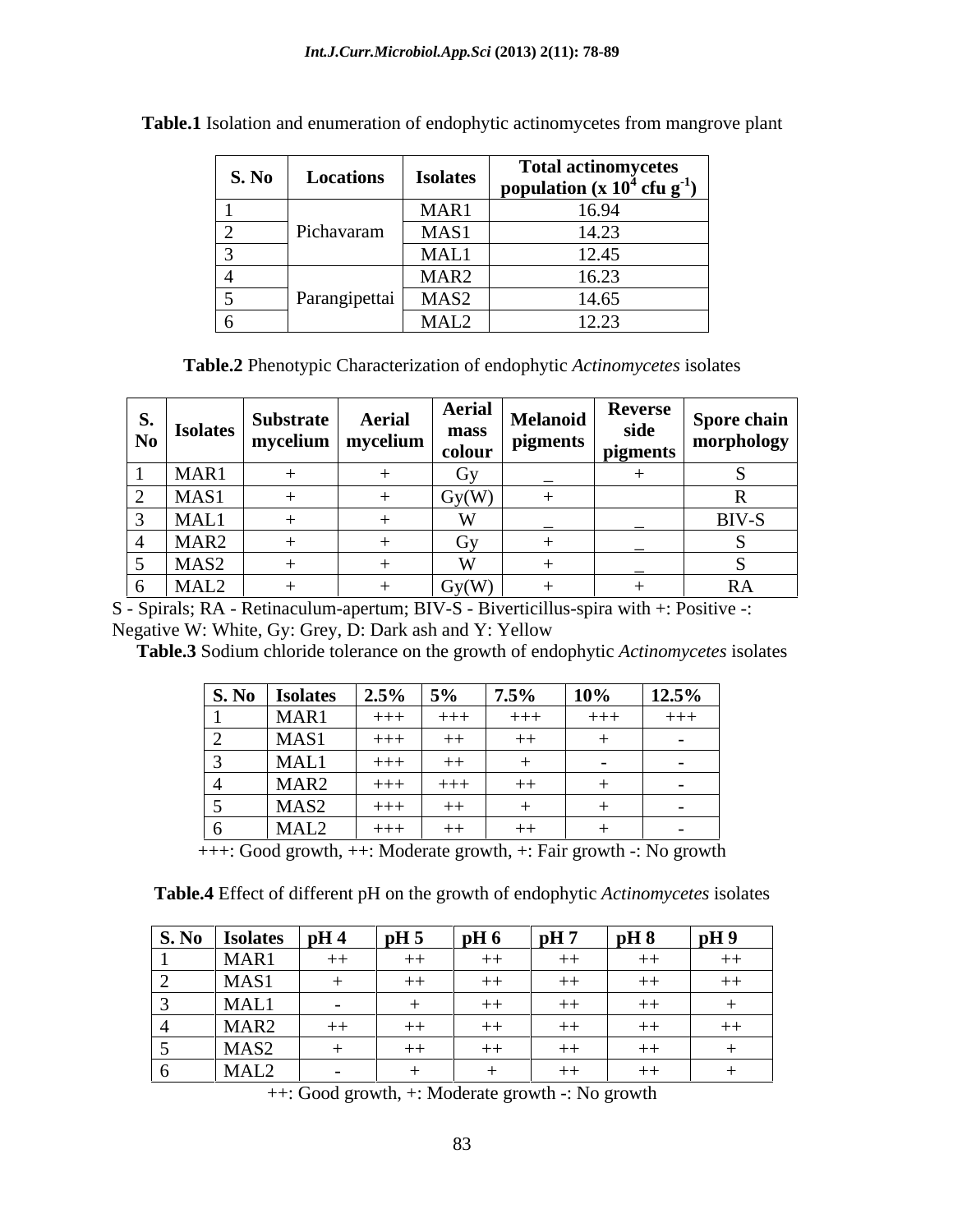| <b>S.</b>      | - 1<br><b>Isolates</b> |    |      | <b>Temperature</b> $(^0C)$ |               |               |
|----------------|------------------------|----|------|----------------------------|---------------|---------------|
| N <sub>0</sub> |                        | 25 | 30   | 35                         | 40            | 45            |
|                | MAR1                   |    | $++$ | $++$                       |               | —             |
| ∼              | MAS1                   | —  | $++$ |                            | $\sim$ $\sim$ | $\sim$ $\sim$ |
|                | MAL1                   |    | $++$ | $++$                       | $\sim$ $-$    | $\sim$ $-$    |
|                | MAR <sub>2</sub>       |    | $++$ |                            |               |               |
|                | MAS <sub>2</sub>       | -  | $++$ |                            | $\sim$        | $\sim$ $\sim$ |
|                | MAL <sub>2</sub>       |    | $++$ | $++$                       | $\sim$ $\sim$ | $\sim$ $\sim$ |

| Table.5 Effect of different Temperatures on the growth of <i>Actinomycetes</i> Isolates |  |
|-----------------------------------------------------------------------------------------|--|
|                                                                                         |  |

++: Good growth, +: Moderate growth -: No growth

**Table.6** Biochemical characterization of endophytic *Actinomycetes* Isolates

| <b>S.</b> |                                                                            | <b>Biochemical characteristics</b> |  |  |  |  |  |                                                                             |  |  |  |  |  |
|-----------|----------------------------------------------------------------------------|------------------------------------|--|--|--|--|--|-----------------------------------------------------------------------------|--|--|--|--|--|
|           | $\begin{array}{c c} \hline \text{No} & \text{Isolates} \vdash \end{array}$ |                                    |  |  |  |  |  | Indole   MR   VP   Citrate   H <sub>2</sub> S   Urease   Catalase   Oxidase |  |  |  |  |  |
|           | MAR1                                                                       |                                    |  |  |  |  |  |                                                                             |  |  |  |  |  |
|           | MAS1                                                                       |                                    |  |  |  |  |  |                                                                             |  |  |  |  |  |
|           | MAL1                                                                       |                                    |  |  |  |  |  |                                                                             |  |  |  |  |  |
|           | MAR <sub>2</sub>                                                           |                                    |  |  |  |  |  |                                                                             |  |  |  |  |  |
|           | MAS <sub>2</sub>                                                           |                                    |  |  |  |  |  |                                                                             |  |  |  |  |  |
|           | MAL <sub>2</sub>                                                           |                                    |  |  |  |  |  |                                                                             |  |  |  |  |  |

+: Positive, -: Negative

**Table.7** Assimilation of carbon sources by the endophytic *Actinomycetes* isolates

| MAR1             |  | $\mathbf{r}$             |  |  |
|------------------|--|--------------------------|--|--|
| MAS1             |  | $\overline{\phantom{0}}$ |  |  |
| MAL1             |  |                          |  |  |
| MAR <sub>2</sub> |  |                          |  |  |
| MAS <sub>2</sub> |  |                          |  |  |
| MAL <sub>2</sub> |  | $\overline{\phantom{0}}$ |  |  |

+: Positive, ±: Not defined, -: Negative.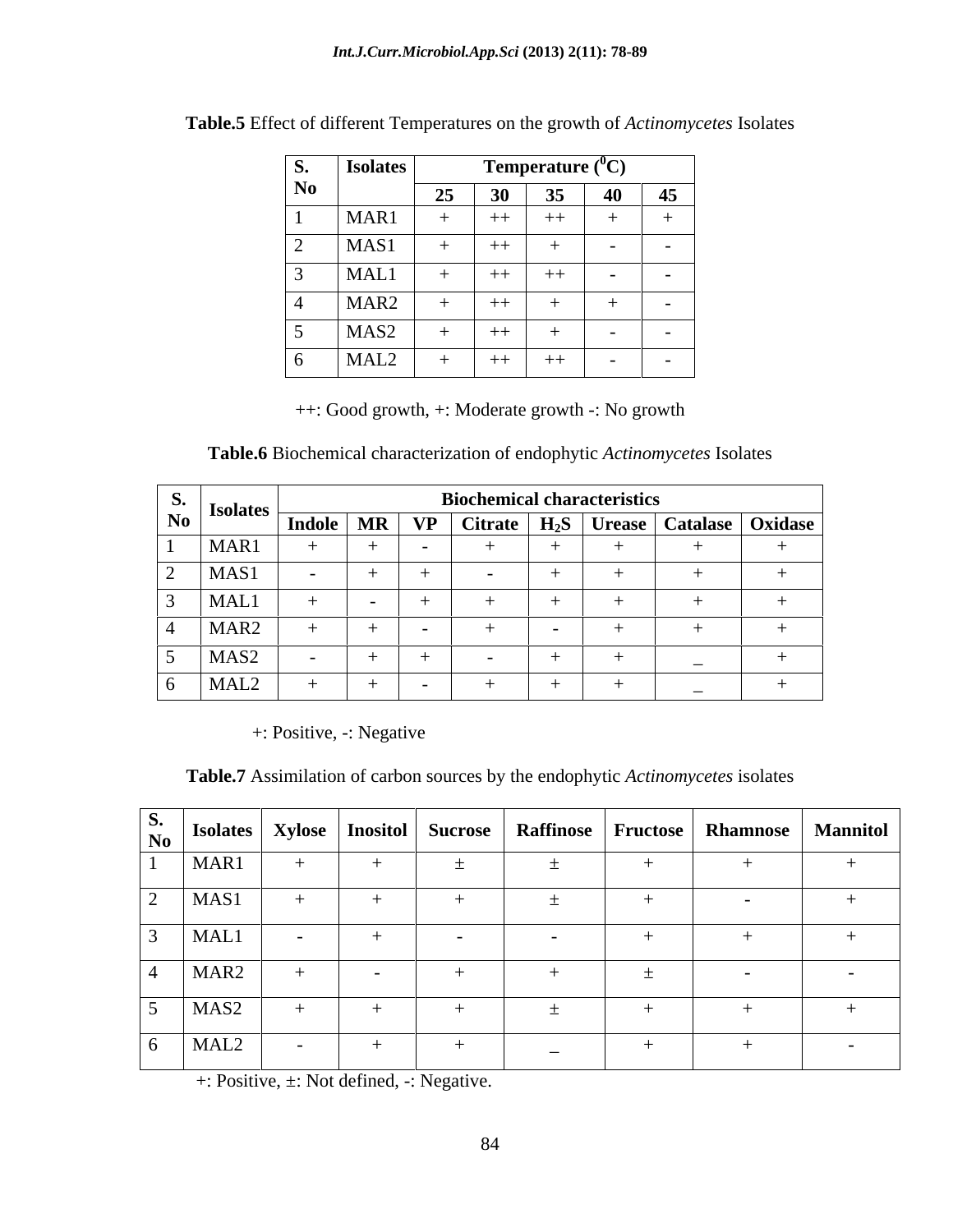|                  |                                                                  | <b>Nitrogen sources</b> |                          |                  |                          |                          |                                      |  |  |  |  |  |  |  |
|------------------|------------------------------------------------------------------|-------------------------|--------------------------|------------------|--------------------------|--------------------------|--------------------------------------|--|--|--|--|--|--|--|
| <b>Isolates</b>  | $\mathbf{L}$<br>  Aspergine   Arginine   Citrulline <sub> </sub> | $L^-$                   |                          | <b>Histidine</b> |                          |                          | " idine   Glysine   Lysine   Proline |  |  |  |  |  |  |  |
| MAR1             |                                                                  |                         |                          |                  | $\sim$                   |                          |                                      |  |  |  |  |  |  |  |
| MAS1             | ÷                                                                |                         |                          |                  | - 1                      | $\overline{\phantom{a}}$ |                                      |  |  |  |  |  |  |  |
| MAL1             |                                                                  |                         | $\sim$                   |                  | $\overline{\phantom{0}}$ | $\overline{\phantom{0}}$ |                                      |  |  |  |  |  |  |  |
| MAR <sub>2</sub> |                                                                  |                         | $\overline{\phantom{0}}$ |                  |                          |                          | $\overline{\phantom{0}}$             |  |  |  |  |  |  |  |
| MAS <sub>2</sub> | —                                                                |                         | —                        |                  |                          | $\overline{\phantom{0}}$ | $\sim$                               |  |  |  |  |  |  |  |
| MAL <sub>2</sub> |                                                                  |                         | . <u>.</u>               |                  | $\overline{\phantom{0}}$ | —                        | $-$                                  |  |  |  |  |  |  |  |

**Table.8** Assimilation of Nitrogen sources by endophytic *Actinomycetes* Isolates

+: Positive, ±: Not defined, -: Negative

#### **Table.9** Enzymatic activity of endophytic actinomycetes isolates

|                                                | <b>Isolates</b>  |  | <b>Enzymatic activity</b>                                         |  |
|------------------------------------------------|------------------|--|-------------------------------------------------------------------|--|
| $\begin{array}{c} S. \\ \text{No} \end{array}$ |                  |  | Lipase   Amylase   Caseinase   Gelatinase   Cellulase   Chitinase |  |
|                                                | MAR1             |  |                                                                   |  |
|                                                | MAS1             |  |                                                                   |  |
|                                                | MAL1             |  |                                                                   |  |
|                                                | MAR <sub>2</sub> |  |                                                                   |  |
|                                                | MAS <sub>2</sub> |  |                                                                   |  |
|                                                | MAL2             |  |                                                                   |  |

+: Positive, -: Negative

**Table.10** Results obtained from the keys given for 458 species of actinomycetes included in ISP (International Streptomyces Project) for probable identification

| S. No | <b>ISOLATES</b>  | <b>SPECIES NAME</b>           |
|-------|------------------|-------------------------------|
|       | MAR1             | Streptomyces coelicolor       |
|       | MAS1             | Streptomyces hygroscopicus    |
|       | <b>MAL1</b>      | Streptomyces mirabilis        |
|       | MAR <sub>2</sub> | Streptomyces xantholyticus    |
|       | MAS <sub>2</sub> | Actinomycetes longiporus      |
|       | MAL <sub>2</sub> | Actinomycetes malachitorectus |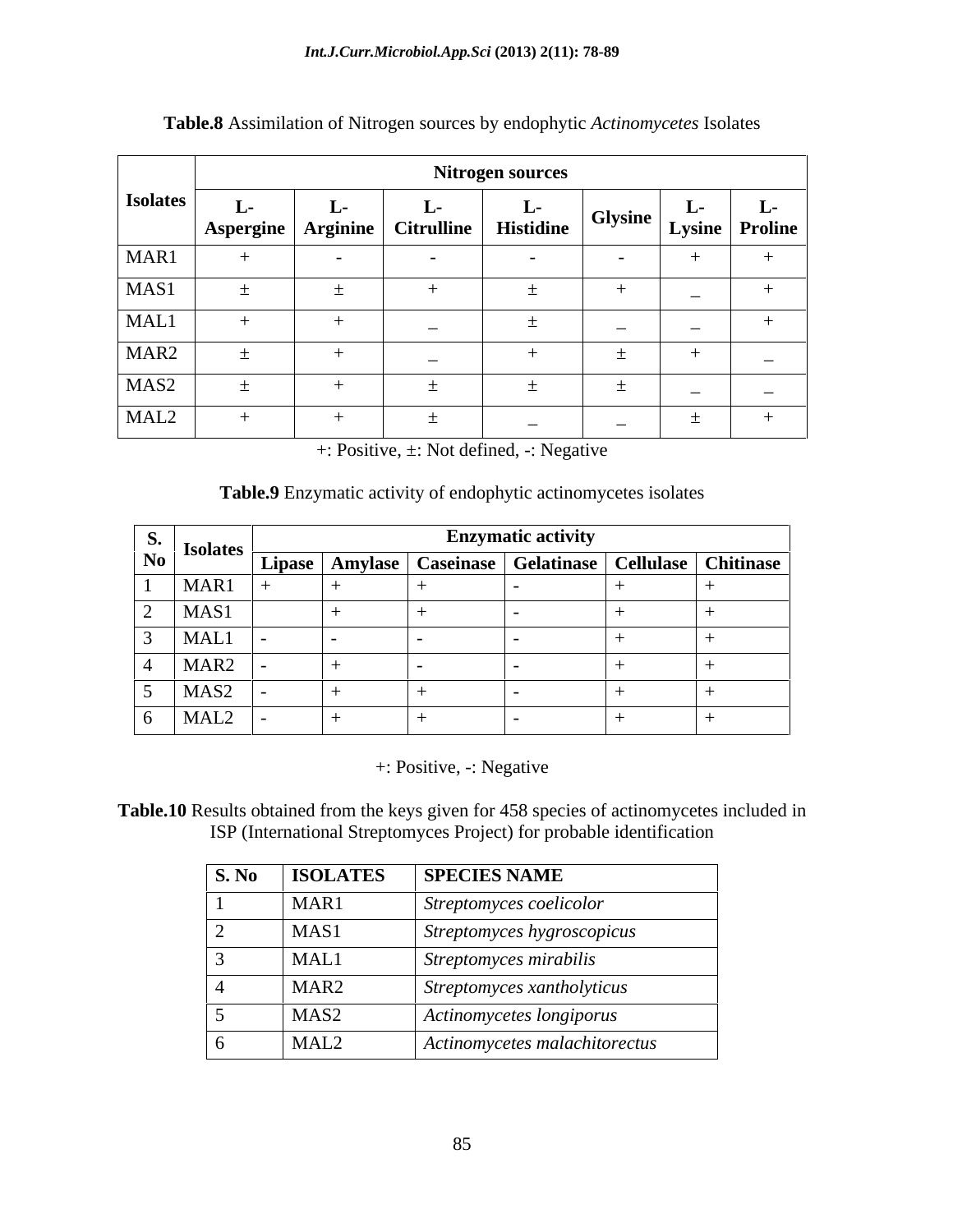|       | <b>TWORVER SCIUDING</b> OF THEIR CHURCHES HULLING OF UNLOCATION INCREDIBLY |               |        |                         |                   |                 |         |
|-------|----------------------------------------------------------------------------|---------------|--------|-------------------------|-------------------|-----------------|---------|
| S. No |                                                                            |               |        | Zone of inhibition (mm) |                   |                 |         |
|       | <b>Isolates</b>                                                            | P. aeruginosa | E.coli | K.pneumoniae            | <i>P.vulgaris</i> | <i>S.aureus</i> | S.typhi |
|       | Streptomyces coelicolor (MAR1)                                             | $+++$         | $+++$  | $++++$                  | $+++$             | $^{+++}$<br>.   | $+++$   |
|       | Streptomyces hygroscopicus(MAS1)                                           |               | $++$   | $^{++}$                 |                   |                 | $++$    |
|       | $\vert$ Streptomyces mirabilis(MAL1)                                       |               |        |                         |                   |                 |         |
|       | Streptomyces xantholyticus(MAR2)                                           |               | $++$   |                         |                   |                 | $++$    |
|       | Actinomycetes longiporus(MAS2)                                             | $++$          |        |                         |                   |                 |         |
|       | Actinomycetes                                                              |               | $++$   |                         | $+ +$             | $+ +$           |         |
|       | malachitorectus(MAL2)                                                      |               |        |                         |                   |                 |         |

**Table.11** Screening of Anti-bacterial activity of endophytic *Actinomycetes* isolates

+++: Good Activity, ++: Fair activity, +: Moderate activity -: No activity

#### **Table.12** Screening of Anti-fungal activity of endophytic *Actinomycetes* isolates

|       |                                         |         |          | Zone of inhibition (mm) |                    |
|-------|-----------------------------------------|---------|----------|-------------------------|--------------------|
| S. No | <b>Isolates</b>                         | A.niger | A.flavus | Penicillium sp          | <b>A.fumigatus</b> |
|       | Streptomyces coelicolor<br>(MAR1)       | $+++$   | $++++$   | $+++$                   | $++$               |
|       | Streptomyces hygroscopicus<br>(MAS1)    |         | $++$     |                         |                    |
|       | Streptomyces mirabilis<br>(MAL1)        | $++$    |          |                         |                    |
|       | Streptomyces xantholyticus<br>(MAR2)    | $++$    | $++$     | $++$                    |                    |
|       | Actinomycetes longiporus<br>(MAS2)      | $++$    |          | $++$                    |                    |
|       | Actinomycetes malachitorectus<br>(MAL2) |         | $++$     |                         |                    |

+++: Good Activity, ++: Fair activity, +: Moderate activity -: No activity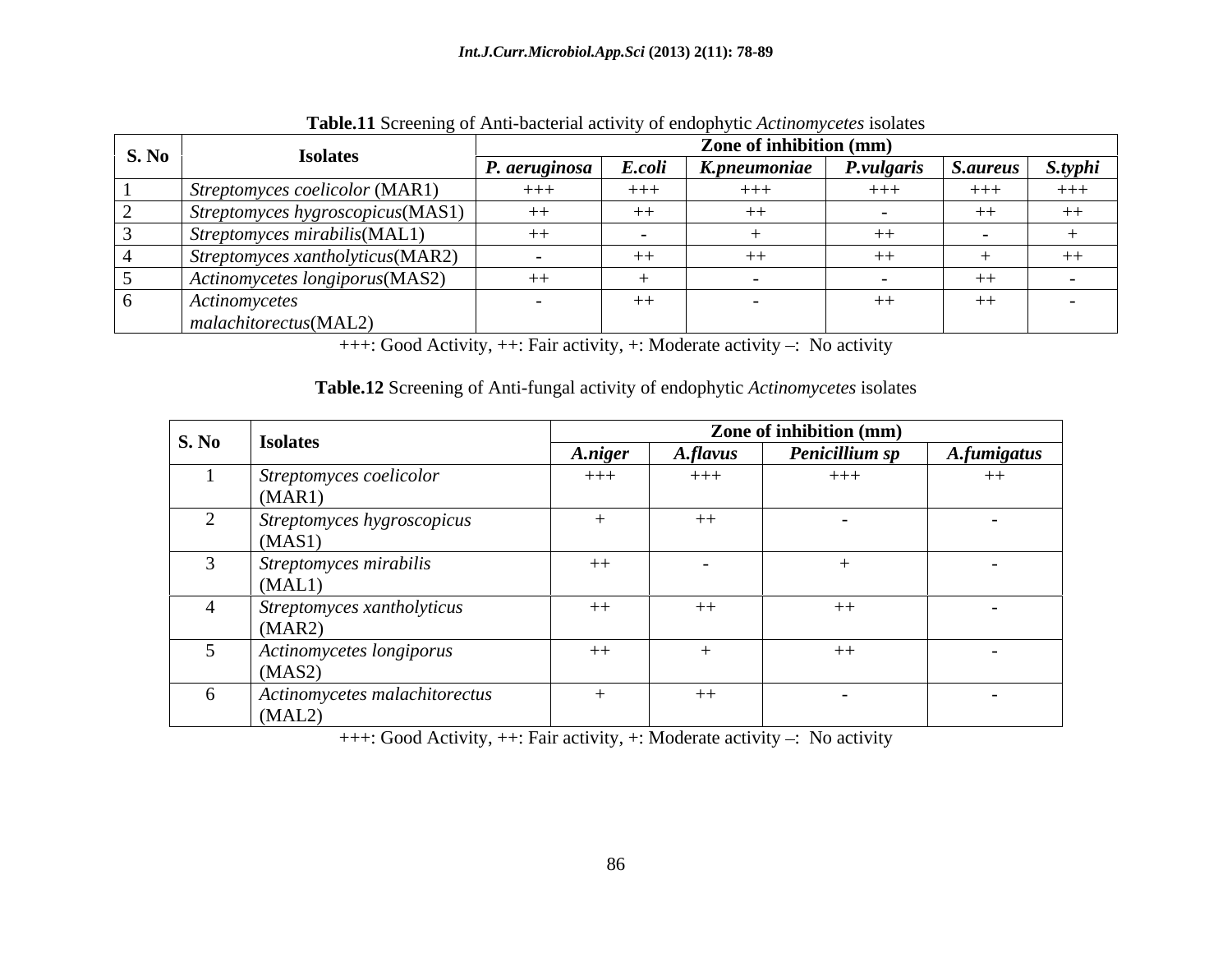|                                                     |                                           | Zone of inhibition (mm)                                          |        |    |    |
|-----------------------------------------------------|-------------------------------------------|------------------------------------------------------------------|--------|----|----|
| S. No   Isolates                                    | P.aeruginosa                              | <i>E. coli</i>   K.pneumoniae   P.vulgaris   S.aureus   S. typhi |        |    |    |
| Streptomyces coelicolor<br>(MAR1)                   | $\sim$ $\sim$<br>$\overline{\phantom{a}}$ |                                                                  | $\sim$ |    |    |
| <i>Streptomyces</i><br>hygroscopicus (MAS1)         |                                           |                                                                  | NZ.    | 16 | 12 |
| <i>Streptomyces</i><br>$\vert$ xantholyticus (MAR2) | NZ                                        |                                                                  |        |    |    |

#### **Table.13** Anti-bacterial activity of selected endophytic *Actinomycetes* isolates

 $NZ - No$  zone of inhibition

| Table.14 An<br>activity of selected endophytic Acunomic<br><i>\ct\nomvcetes \</i> solates<br>1t1-funga |  |
|--------------------------------------------------------------------------------------------------------|--|
|                                                                                                        |  |

| S. No Isolates                              |                               |           | Zone of inhibition (mm)                        |                   |
|---------------------------------------------|-------------------------------|-----------|------------------------------------------------|-------------------|
|                                             | A.niger                       |           | $\mid$ A.flavus   Penicillium sp   A.fumigatus |                   |
| <i>Streptomyces</i><br> coelicolor(MAR1)    | $\sim$ $\sim$<br>25           | -         | $\overline{\phantom{0}}$                       |                   |
| <i>Streptomyces</i><br>xantholyticus (MAR2) | $\sim$ $\sim$<br>. .          | <b>10</b> |                                                | <b>AT7</b><br>15L |
| Actinomycetes<br>$\logiporus$ (MAS2)        | $1^{\circ}$<br>$\overline{ }$ |           |                                                | NZ                |

debris. Filtrate was collected and stored endophytic actinomycetes culture

For antibacterial and antiulgal activity of selected endophytic actinomycetes was<br>Result and Discussion detected by agar well diffusion method on Mueller Hinton agar. All bacterial and<br>funcal pathogons was incoulated in Results of Population enumeration, fungal pathogens was inoculated in Results of Population enumeration,<br>printing pathogens was inoculated in Results of Population enumeration, nutrient broth and potato dextrose broth respectively and incubated for 24 hours at 37°C. The turbidity of the broth was adjusted at 0.5 (optical density) using spectrophotometer. The bacterial and fungal cultures were inoculated on MHA plates using sterilized cotton swabs. In

After fermentation, the medium was each of these plates, wells were cut out harvested and centrifuged to remove cell using a sterilized gel borer. The selected for further use. supernatant was used against test **Antibacterial and antifungal activity of**  loaded into each well. Plates were **selected endophytic actinomycetes by**  incubated at 37°C for 24 hours. After **Agar well diffusion method (Modified** incubation, all plates were examined for **method of Gaurav kumar** *et al.***, 2010**) the presence of zone of inhibition around endophytic actinomycetes culture pathogen, 100 µl of supernatant were the Wells and measure the zone size.

# **Result and Discussion**

Results of Population enumeration, phenotypic characters (substrate mycelium, aerial mycelium, aerial mass colour, reverse side pigment, melanoid pigment, spore chain morphology), Stress tolerance on growth such as., Salt tolerance on growth, growth on different pH, effect of different temperature on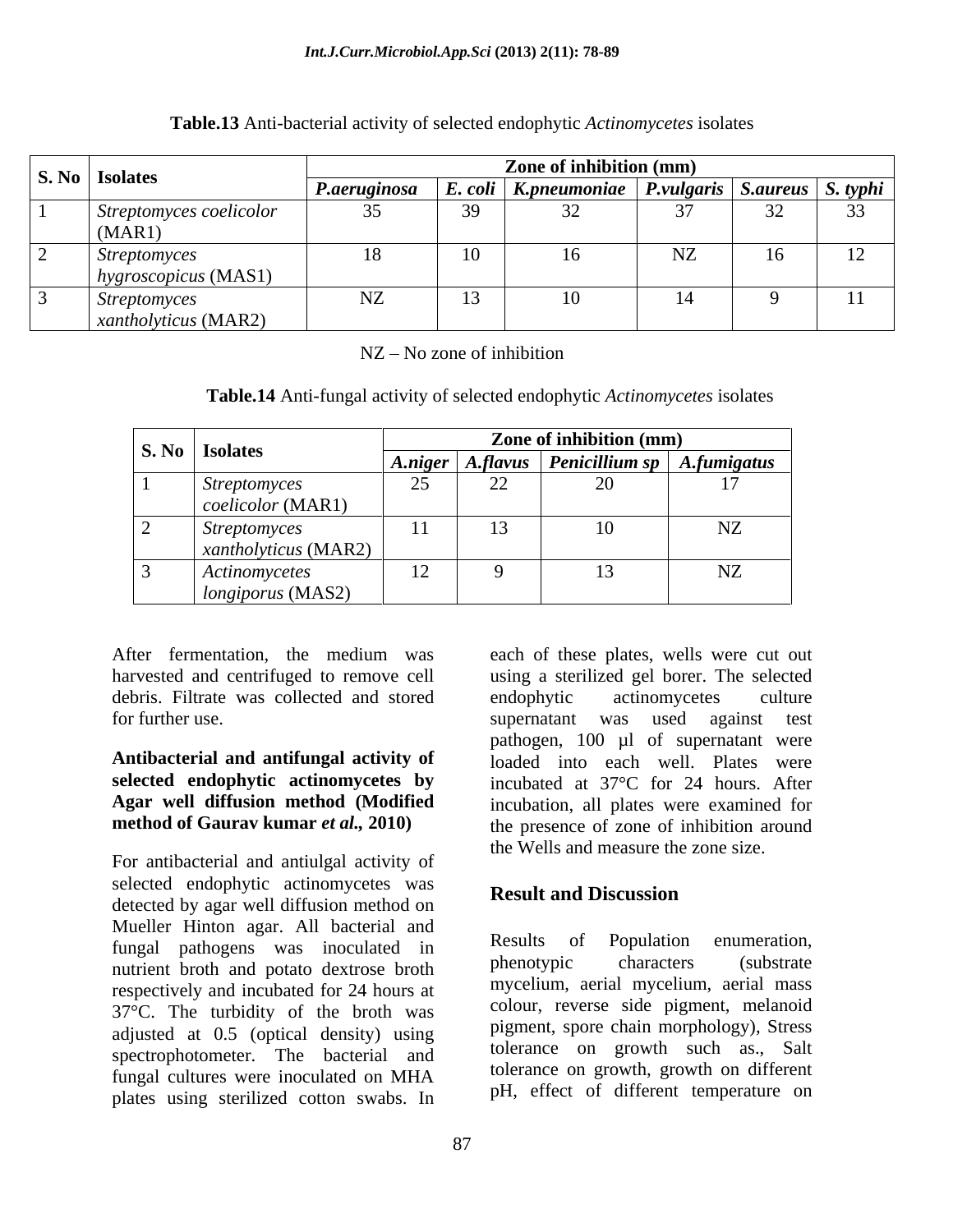growth, Biochemical characteristics, will leads to the discovery of numerous Assimilation of different carbon sources, high value metabolites. Nitrogen sources and enzymatic activity of endophytic actinomycetes isolates were **References** given in the Tables 1 to Table 9

The probable identification of endophytic actinomycetes isolates was obtained from the keys given for 458 species of actinomycetes included in ISP of culturable marine actinomycetes (International Streptomyces Project) were

Screening of antibacterial and antifungal 166-177. activity of endophytic actinomycetes were Gaurav Kumar, L. Karthik and given in the table 11 and table 12 isolates for antibacterial and 3 isolates for

Antibacterial and antifungal activity of from mangrove bananas And selected endophytic actinomycetes were given in table 13 and table 14. One isolate MAR1 (*S. Coelicolor*) shows good activity Goodfellow, M., and Williams, S.T. 1983. against all the bacterial and fungal Ecology of actinomycetes. Ann. Rev. pathogens. Microbiol. 37:189-216.

Based on the above results obtained by endophytic actinomycetes isolated from mangrove plant parts have the great Kathiresan, N.K., and Bingham, B.L. capacity of biological activities viz., Stress tolerance on growth, Assimilation of different carbon and nitrogen sources, Biol. 40: 81-251.<br>
enzymatic activity and potential Kumar, S.V., M.K. Sahu and Kathiresan, antimicrobial activity. The present study concludes that this work may be the first report on potential endophytic actinomycetes (*Streptomyces coelicolor*) from mangrove in state of Tamilnadu. This study evidenced that mangrove are the Kuster, E., and Williams, S.T. 1964. potential for bioactive endophytic actinomycetes. Detailed investigations on Mangrove endophytic actinomycetes were Labeda, D.P., 1985. Actinomycete needed to prove its potential further and it

high value metabolites.

# **References**

- respectively. Bacon, C.W., and White, J.F. 2000. Microbial endophytes. Marcel Dekker Inc., New york, N.Y. 341 388.
- given in table 10. continental slope of Bay of Bengal. Das, S., P.S. Lyla and Khan, S.A. 2008. Distribution and generic composition from the sediments of Indian Chinese .J. Oceanol. Limnol. 26 (2): 166-177.
- respectively. Based on the screening 3 anticandida activity of Calotropis antifungal activity were selected. candida. J. Pharm. Res. 3: 539-542. Gaurav Kumar, L. Karthik Bhaskara Rao, K.V. 2010. In vitro gigantea against clinical isolates of
	- Gayathri,.P., and Muralikrishnan,V. 2013. Bioprospecting of endophytic bacteria from mangrove bananas And sugarcane plants for their pgpr activity. Europial. J.Biol.Rev. 21: 456-469.
	-
	- Kathiresan, K**.,** 2000. A review of studies on pichavaram mangrove, southeast India. Hydrobiologia*.* 430: 185-205.
	- 2001. Biology of Mangroves and Mangrove Ecosystems. Adv. Marine Biol. 40: 81-251.
	- Kumar, S.V., M.K. Sahu and Kathiresan, K. 2005. Isolation and characterization of streptomycetes producing antibiotics from a mangrove environment, Asian J. Microbial. Biotech. 3: 457-464.
	- Kuster, E., and Williams, S.T. 1964. Selective media for the isolation of *Streptomycetes*. Nature. 202: 928-929.
	- Labeda, D.P., 1985. Actinomycete taxonomy: generic characterization,